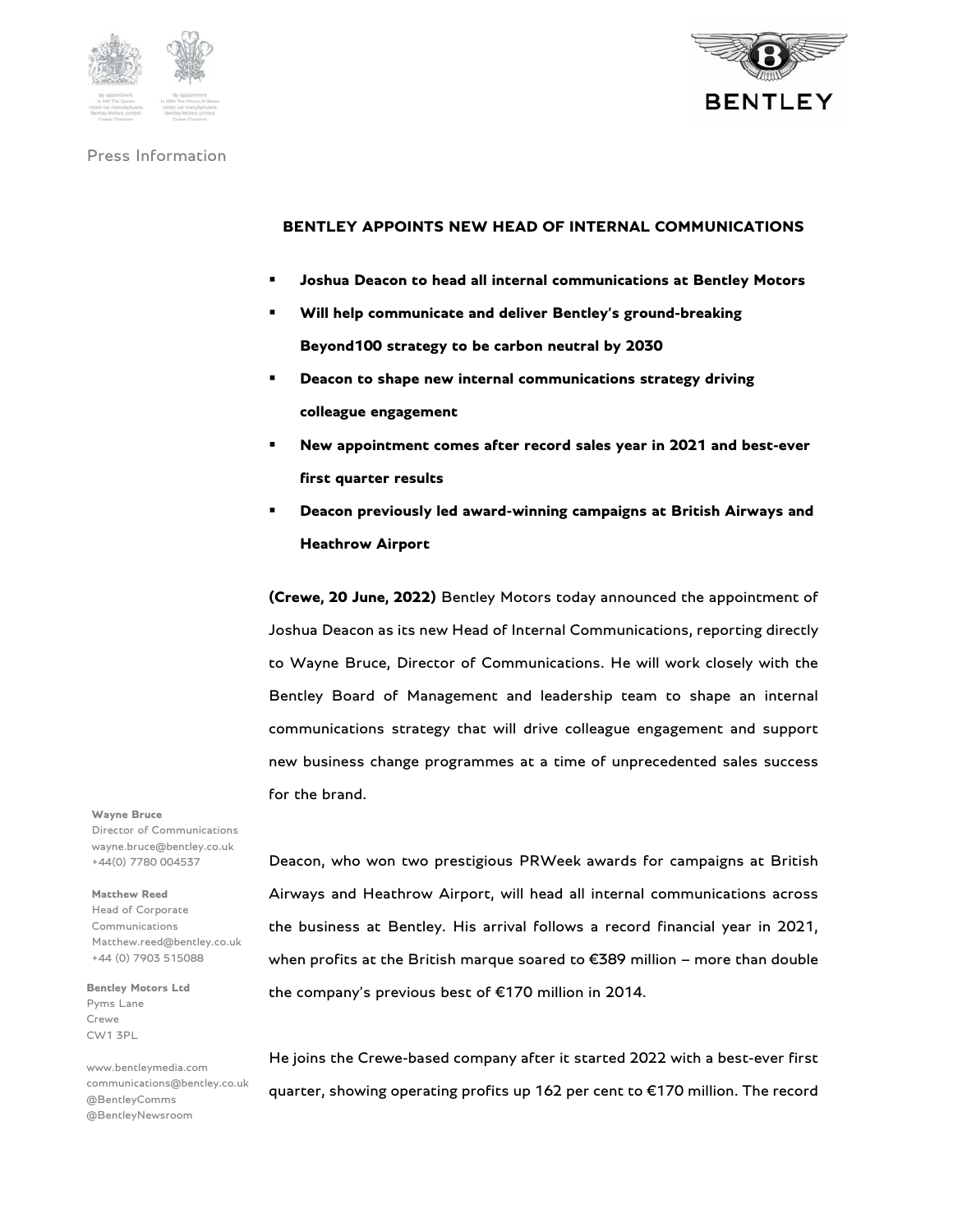

## Press Information



figures come after a €3 billion investment commitment in the Crewe factory and future products.

Deacon replaces Tom Housley, who has left the business to pursue other opportunities.

Wayne Bruce, Director of Communications at Bentley Motors, commented:

"We are delighted to welcome Joshua into our team at such an exciting time for Bentley. Our financial growth forms the platform for Bentley's Beyond100 objectives, reinforcing our aim to be global leaders in sustainable luxury mobility. This is the positive message Joshua will deliver to colleagues across a thriving and dynamic business."

Joshua Deacon, the new Head of Internal Communications at Bentley Motors, added:

"I'm incredibly proud to join Bentley, a uniquely British brand that has made enormous strides to reinvent the historic Crewe site and create an industryleading carbon neutral facility. The company is already a game changer in the automotive industry and I am excited about the role I'll play in inspiring and engaging colleagues from across the entire Bentley family as we look ahead to our next 100 years."

- ENDS –

**Wayne Bruce**  Director of Communications wayne.bruce@bentley.co.uk

+44(0) 7780 004537

**Matthew Reed** 

Head of Corporate Communications Matthew.reed@bentley.co.uk +44 (0) 7903 515088

**Bentley Motors Ltd**  Pyms Lane Crewe CW1 3PL

www.bentleymedia.com communications@bentley.co.uk @BentleyComms @BentleyNewsroom